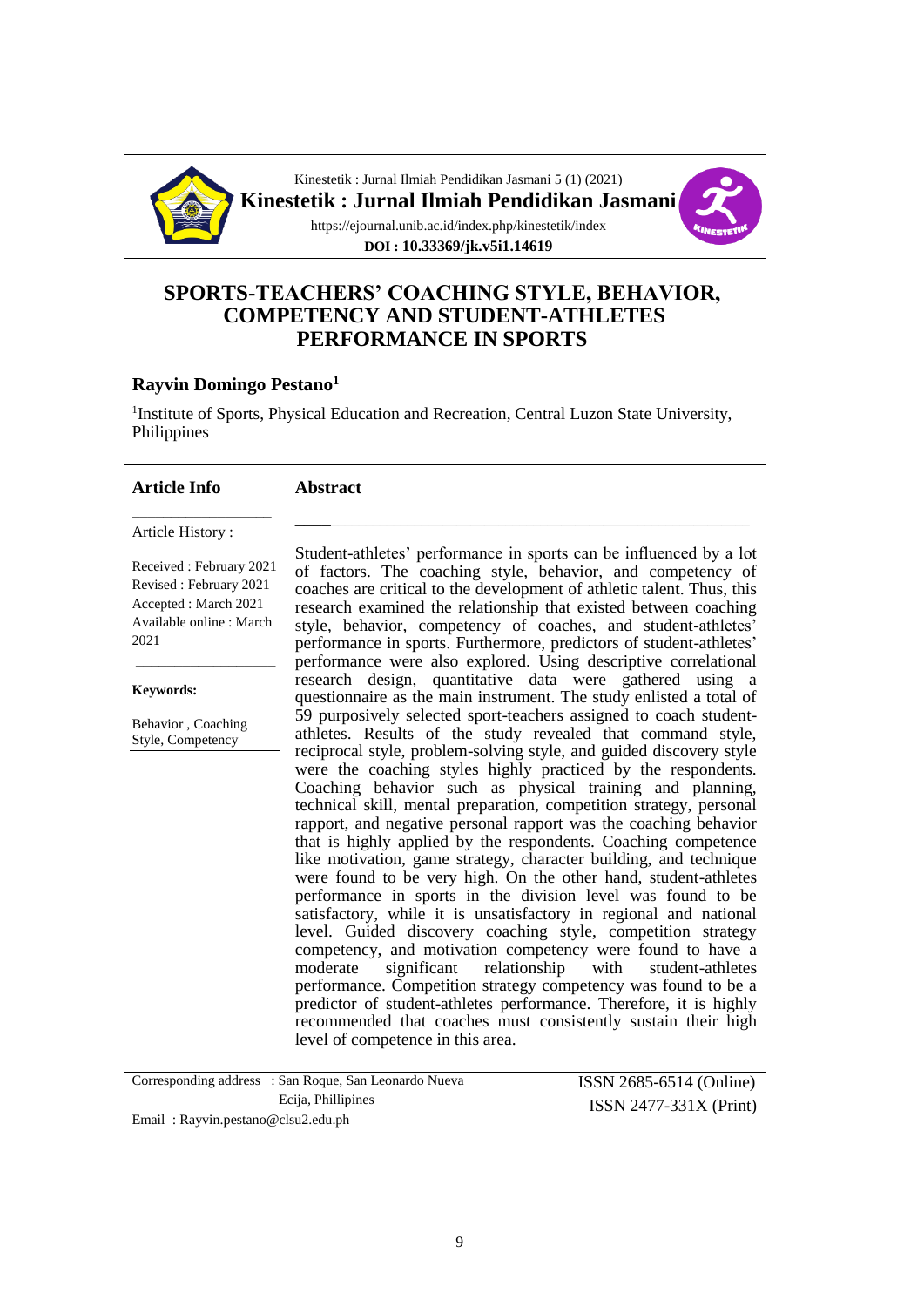## **INTRODUCTION**

Sports play a significant role in one's life. Early engagement of students in different sports activities has positive effects and it enhances their healthy lifestyle and prevents them from joining negative activities (Jabar, Wahid & Abdul, 2012) Nowadays, students involvement in amateur sports competition have been increasing. Therefore, to improve and enhance student-athletes performance, specifically in sports competitions, it is deemed vital to assess the variables that influence and contribute to the studentathletes performance.

In sports, behavior, competence, quality coaching and style are central to the development of athletic talent. In most sporting events, athlete's performance is determined by the athlete's technical, tactical, physiological, and psychological/sociological characteristics (Bangsbo, 2015). Furthermore, it can also be affected by other external factors like coaching, since it involves motivating, instructing, supporting, and enabling athletes to fulfill their fullest potential (Kim & Cruz, 2016)

Bush and Silk (2010) argue that coaching is a method that functions beyond directing practice and training. Furthermore, their role expanded and involves taking responsibility for players outside the practice/competition environment as well as being aware of their overall social and psychosocial wellbeing and development. A coach can be described as the person who will help the athletes to elevate their performances to the highest level that they can get. According to Ehsani et al (2012), one of the most important factors that could affect athletes is the sports coach. Indeed, coaches play a vital role in the development and improvement of athletic skills that are necessary for winning a competition. Thus, adopting a certain coaching style, behavior, and acquiring

coaching competence must be of paramount importance since it can have a great impact on athletes.

There are several coaching styles that an individual can adopt as their own in dealing with the athletes either in individual, dual, combative, and team sports (Bartholomew et al., 2010). Isoard-Gautheur et al (2012) defines coaching style as a psychological method adapted by coaches to enhance desirable performance among the players. Each coaching style tends to display its specific characteristics and behaviors which results in different impacts on athletes with whom they are associated (Marcone, 2017). Coaches can utilize or employ a variety of coaching styles depending on the situation. Consequently, coaching style is deemed vital in any sporting events and other related fields.

Another significant element of the coaching process is the coaching behavior, this affects athlete's motivation, performance, focus, and emotions (Moen et al., 2015) Like coaching style, coaching behavior can also be viewed as an influential factor that can contribute to an athlete's performance. According to Smith and Smoll (2020), coaches play a significant role in the athletic environment, and their behaviors influence the technical, cognitive, strategic, and psychosocial developments of athletes and outcomes of sports participation. Indeed, a coach must be engaged in coaching behavior to which the athletes are receptive. Moreover, coaches who understand their own athlete's preferences for coaching behavior may be more effective at maintaining and/or improving athlete satisfaction (Riemer & Chelladurai, 2016). Consequently, a coach needs to be aware of the coaching preferences of his/her athletes to provide meaningful experiences that could improve athletic performance. Furthermore, Chelladurai and Carron (2016) noted that if a coach adapts his or her behavior to comply with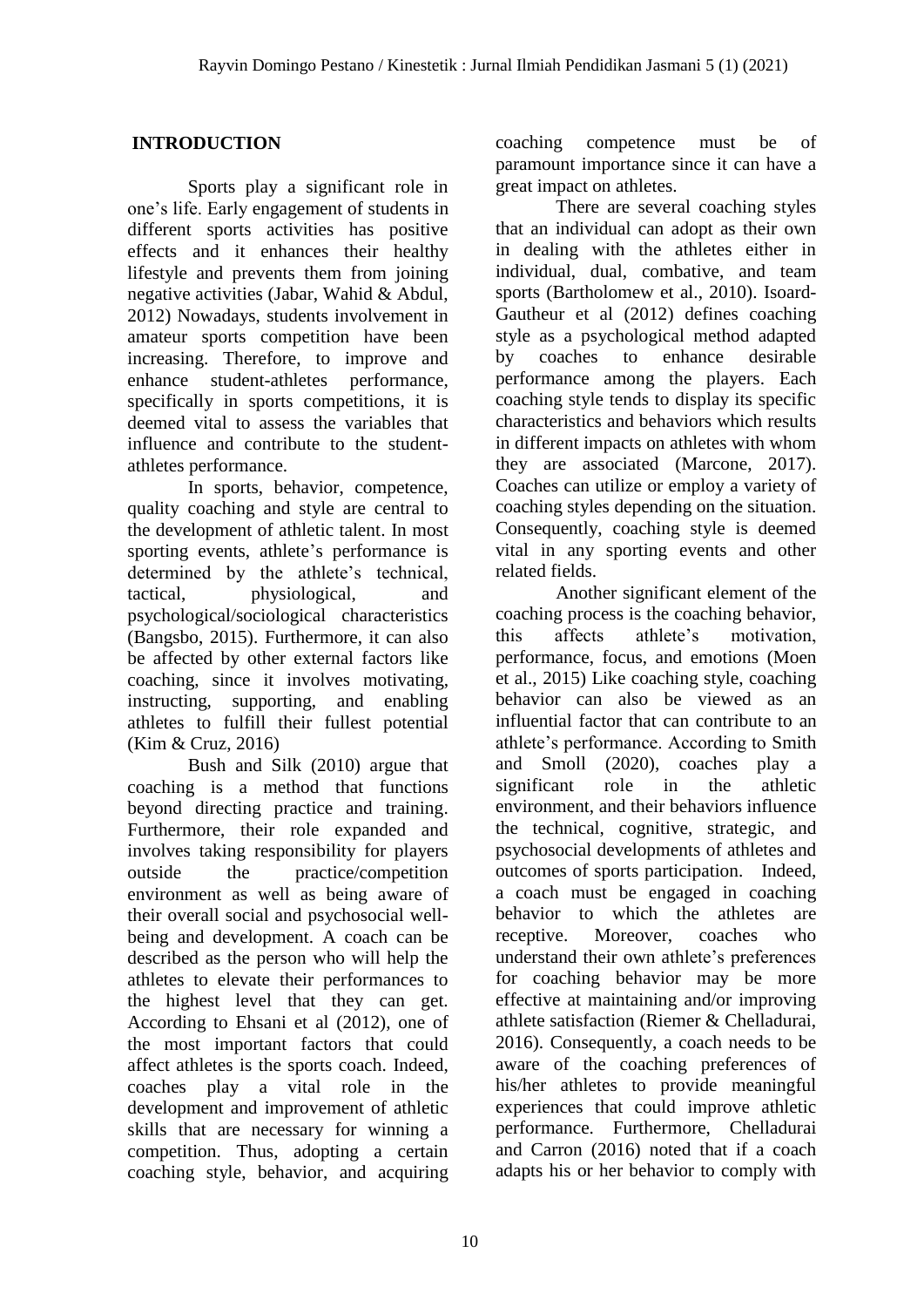the athletes' preferred behavior, the athlete may be more readily inclined to repay the coach through improved performance.

On the other hand, coaching competencies are deemed vital to ensure quality athlete's performance in a competition. Coaching competency was defined as athletes' evaluation of their coach to affect athletes' performance and learning (Myers et al., 2010). Fouss and Troppman (1998, as cited by Chiu et al., 2014) note that for a coach to be effective, it is necessary to develop competencies or skills. Furthermore, Bompa and Carrera, (2005), Kidman and Haranhan (2010), emphasized that the most important success factor of a coach is to help athletes to enhance their athletic skill in a wide range of tasks from sequential development and mastery of basic skills for beginners, to the more specialized physical, technical, tactical, and psychological preparation of elite athletes. Thus, helping athletes in improving their athletic talents, skills and performance are crucial in the teaching-learning process. Meanwhile, athletes' performance in the individual, dual, and team sports could be measured through actual results obtained by an athlete in a competition. These actual results could serve as a basis for improving athletes as well as school sports performance.

It is in the light of this research study to conceptualize and further assess the factors that contribute to students' performance. Moreover, to determine the coaching styles, coaching behavior, and coaching competence that a coach develops or adapts which contribute to the total development of the athletes. Furthermore, it is important to understand the variables that could predict student athlete's performance.

## Research Problem:

Student-athletes' performance can be measured by actual results obtained by an athlete in certain sports event competitions. Various external and internal factors contribute to the motivation and performance of a studentathlete. Concepts of coaching style, behavior, and competencies are other areas that need to be explored o further understand what constitutes and contributes to student athlete's performance.

This research study aims to look at whether there is a relationship between style, behavior, and competencies of coaches on student-athlete's performance and to figure out what variables could predict student-athlete's performance.

Research Purposes:

- 1. To determine the coaching style, coaching behavior, and coaching competency of the respondents.
- 2. To describe the student-athlete's performance in individual, dual, and team sports.
- 3. To find out the relationship between student-athlete's performance and coaching style, coaching behavior, and coaching competency of the respondents.
- 4. To find out whether coaching style, coaching behavior, and coaching competency predict student-athletes performance.

## **METHODS**

The descriptive research design was utilized to guide the analysis of this research. A total of 59 teachers participated in this research using total population sampling to provide complete and accurate information. (Bernard, 2006) describes total population sampling which involves examining the whole population that has a particular set of characteristics. The researcher used an online questionnaire through Google form and sent it to the school principals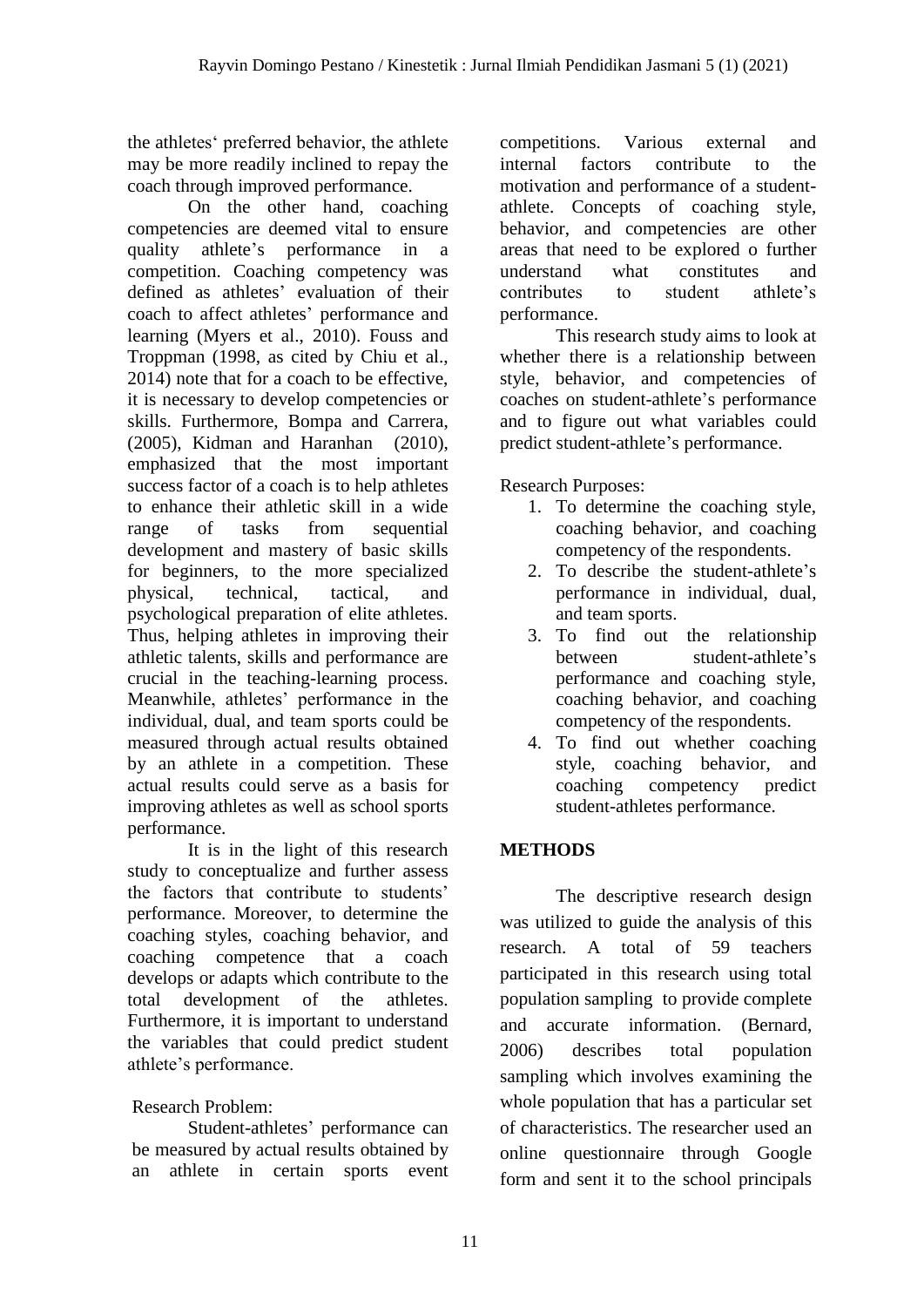of each school to be filled out by purposively chosen teacher respondents.

Research instruments used in this study contained three different sections. Components of Coaching style were adopted from Panganiban's (2019) Coaching style scale. Moreover, to determine the coaching behavior of the respondents, a coaching behavior scale for sports by Cote et al. (1999, as cited by Carlsson & Lundqvist, 2016) was utilized. Furthermore, to measure the coach's competency, the coaching competency scale developed by Myers et al. (2010) was used. Lastly, to ascertain the student' athletes performance in sports, the data (results of sports competition) from the Department of Education were evaluated based on the Fibonnacci sequence system.

The frequency counts, percentage distribution, mean, and standard deviation were utilized for the scaledchecklist of this study. Also, to find out the significant interrelationship between respondents coaching style, coaching behavior, coaching competence and student athlete's performance Pearson correlation was used. Furthermore, multiple linear regression analysis was used to determine the predictors of student athlete's performance.

## **Findings and discussions**

**Table 1.** Coaching Style of the

|                                      | Respondents   |      |                    |  |
|--------------------------------------|---------------|------|--------------------|--|
| <b>Coaching Style</b><br><b>Mean</b> |               |      | <b>Verbal</b>      |  |
|                                      |               |      | <b>Description</b> |  |
| $\mathbf{A}$                         | Command       | 4.59 | Always             |  |
|                                      |               |      | Practiced          |  |
|                                      | B. Reciprocal | 4.54 | Always             |  |
|                                      |               |      | Practiced          |  |
|                                      | C. Problem    | 4.21 | Always             |  |
|                                      | Solving       |      | Practiced          |  |

| Guided<br>D.        | 4.20 | Always    |
|---------------------|------|-----------|
| Discovery           |      | Practiced |
| <b>OVERALL MEAN</b> | 4.38 | Always    |
|                     |      | Practiced |

Based on the findings, coaches highly practiced command, reciprocal, problemsolving, and guided discovery coaching style. Results revealed that the command coaching style is the most practiced by the coach. The result is supported by Martens (2012) who found out that the command coaching style has been prevalent in the past and it is still used by the coach until now. Command coaching style is considered as effective coaching style because it helps the athletes perform to the best of their ability.

| <b>Table 2.</b> Coaching Behavior of the |
|------------------------------------------|
| Respondents                              |

| respondents |                           |      |             |
|-------------|---------------------------|------|-------------|
|             | Coaching Behavior         | Mean | Verbal      |
|             |                           |      | Description |
| A.          | <b>Physical Training</b>  | 4.48 | Always      |
|             | and Planning              |      | Practiced   |
| B.          | <b>Technical Skills</b>   | 4.52 | Always      |
|             |                           |      | Practiced   |
| C.          | <b>Mental Preparation</b> | 4.63 | Always      |
|             |                           |      | Practiced   |
|             | D. Goal Setting           | 4.51 | Always      |
|             |                           |      | Practiced   |
| E.          | Competition               | 4.62 | Always      |
|             | Strategies                |      | Practiced   |
| $F_{\cdot}$ | Personal Rapport          | 4.71 | Always      |
|             |                           |      | Practiced   |
| G.          | <b>Negative Personal</b>  | 1.88 | Rarely      |
|             | Rapport                   |      | Practiced   |
|             | <b>OVERALL MEAN</b>       | 4.19 | Always      |
|             |                           |      | Practiced   |

Results showed that respondents always practiced coaching behaviors under components of physical training and planning, technical skills, mental preparation, goal setting, competition strategies, personal rapport and rarely practiced negative personal rapport. Positive personal rapport obtained the highest mean in this study. The result of this study coincided with the study conducted by Stewart (Stewart, 2014) which found out that coach who likely shows concern on the welfare of individual athletes, provides a positive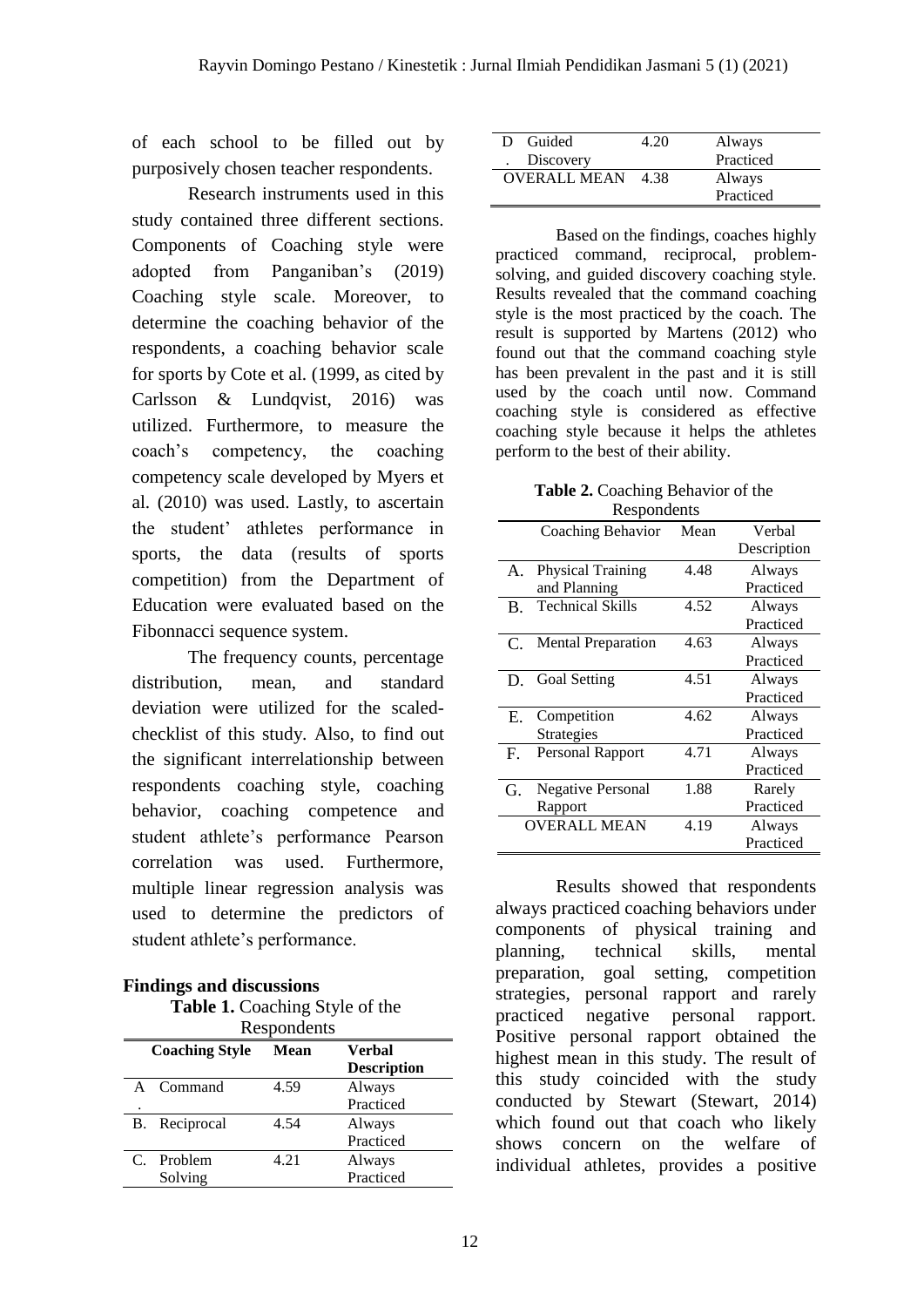group atmosphere and having warm personality were the positive behavior preferred by the athletes.

On the other hand, negative personal rapport coaching behavior obtained the lowest mean, the result concurs with the study conducted by Bartholomew et al (2010) that investigated the controlling interpersonal style, and one of these styles is intimidation. Intimidation and negative personal rapport are similar. Both studies showed that yelling, using fear, and other negative traits are the most rarely practiced or performed by the coach. It can be indicated that the participants of this study were aware of what best behavior should be practiced in sport by coaches where they are required to perform the positive personal rapport and minimize the use of negative personal rapport.

| Table 2.            |                      |      |                    |
|---------------------|----------------------|------|--------------------|
|                     | Coaching             | Mean | Verbal             |
|                     | Competence           |      | <b>Description</b> |
| $\mathbf{A}$ .      | Motivation           | 4.65 | Very High          |
|                     |                      |      | Level of           |
|                     |                      |      | Competence         |
| В.                  | <b>Game Strategy</b> | 4.46 | Very High          |
|                     |                      |      | Level of           |
|                     |                      |      | Competence         |
| С.                  | Character            | 4.84 | Very High          |
|                     | <b>Building</b>      |      | Level of           |
|                     |                      |      | Competence         |
| D.                  | Techniques           | 4.56 | Very High          |
|                     |                      |      | Level of           |
|                     |                      |      | Competence         |
| <b>OVERALL MEAN</b> |                      | 4.62 | Very High          |
|                     |                      |      | Level of           |
|                     |                      |      | Competence         |

**Table 4.** The Interrelationship between Coaching Style, Behavior, Competency and Student-Athlete Performance in Sports

|                      | <b>STUDENT-ATHLETES</b><br><b>PERFORMANCE</b> |                       |                                  |
|----------------------|-----------------------------------------------|-----------------------|----------------------------------|
|                      | <b>Individual</b><br><b>Sports</b>            | Dual<br><b>Sports</b> | <b>Team</b><br><b>Sport</b><br>s |
| A. Coaching<br>Style | $-0.362$                                      | 0.543                 | 0.183                            |
| 1. Command           | 0.162                                         | $-0.451$              | $-0.343$                         |

| 2. Reciprocal      | 0.153    | $-0.322$ | $-0.221$ |
|--------------------|----------|----------|----------|
| Problem-<br>3.     | 0.282    | 0.364    | 0.334    |
| Solvin             |          |          |          |
|                    |          |          |          |
| 4. Guided          | $-0.259$ | 0.181    | $0.040*$ |
| Discovery          |          |          |          |
| <b>B.</b> Coaching | 0.232    | $-0.464$ | $-0.265$ |
| Behavior           |          |          |          |
| 1. Physical        | 0.158    | 0.338    | 0.316    |
| Training           |          |          |          |
| and                |          |          |          |
| Planning           |          |          |          |
| Technical<br>2.    | 0.122    | 0.172    | 0.219    |
| Skills             |          |          |          |
| 3. Mental          | $-0.165$ | 0.283    | $-0.221$ |
| Prepar             |          |          |          |
| ation              |          |          |          |
| 4. Goal            | 0.239    | $-0.333$ | 0.254    |
| Settin             |          |          |          |
| g                  |          |          |          |
| 5. Competitio      | $-0.133$ | 0.252    | 0.365    |
| n                  |          |          |          |
| <b>Strate</b>      |          |          |          |
| gies               |          |          |          |
| 6. Positive        | 0.165    | 0.177    | $-0.226$ |
| Personal           |          |          |          |
| Rapport            |          |          |          |
| 7. Negative        | $-0.325$ | $-0.138$ | 0.129    |
| Personal           |          |          |          |
| Rapport            |          |          |          |
| C. Coaching        |          |          |          |
| Competency         |          |          |          |
| 1. Motivation      | 0.351    | $-0.257$ | $0.028*$ |
| 2. Game            | 0.176    | $0.011*$ | $0.038*$ |
| Strate             |          |          |          |
| gy                 |          |          |          |
| 3. Character       | $-0.425$ | 0.422    | $-0.282$ |
| Buildi             |          |          |          |
| ng                 |          |          |          |
| Technique<br>4.    | 0.243    | $0.041*$ | 0.332    |

Coaching Style and Student-Athlete's Performance

 Findings revealed that guided discovery coaching style had a moderately significant relationship with studentathlete's performance in team sports division level. It suggested that in other categories of coaching style practiced by the respondents only guided discovery coaching style can be associated with student-athlete's performance. The findings suggest that those coaches who generally practice guided discovery coaching style tend to influence student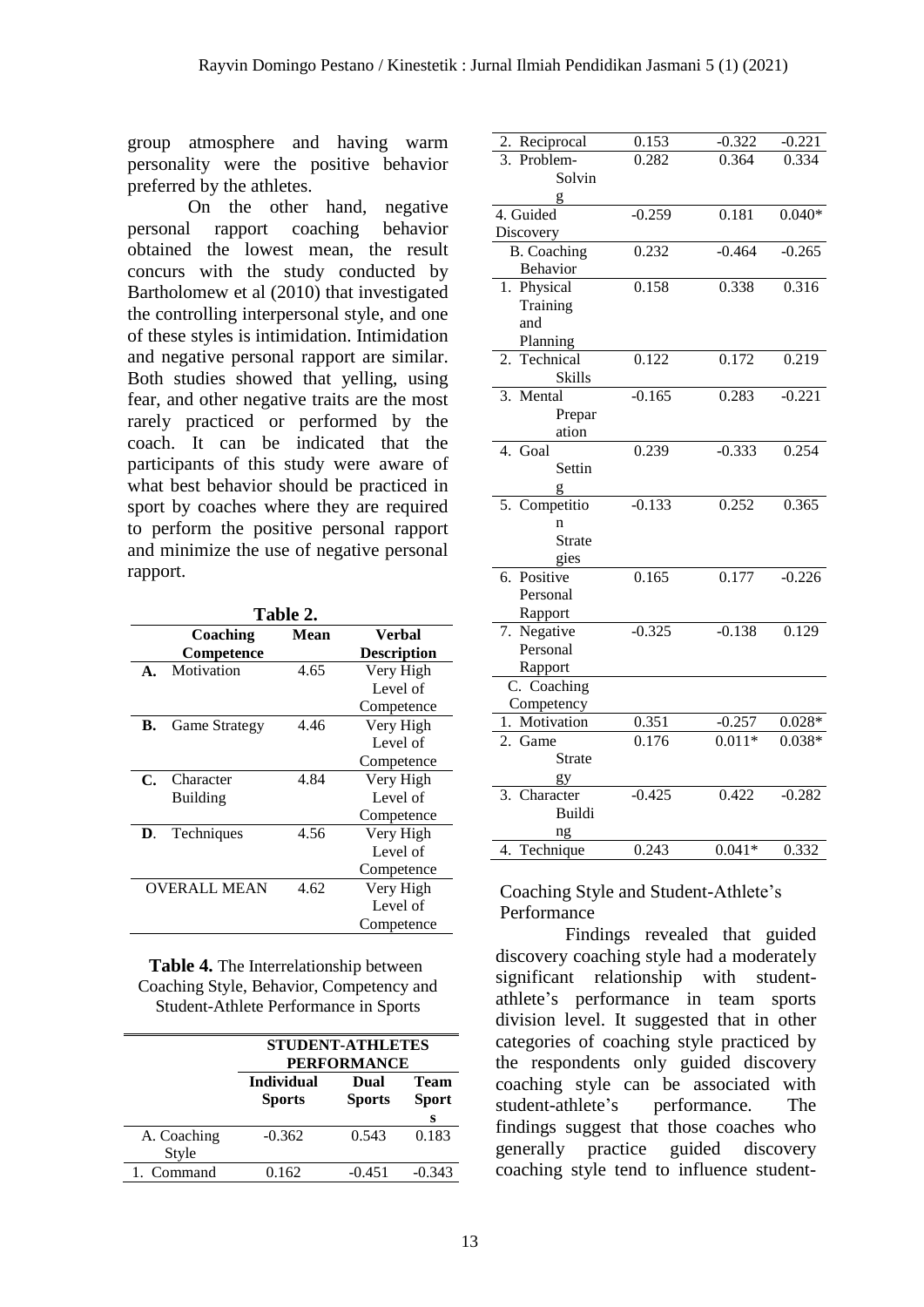athlete's performance at the team sports division level. According to Groves (n.d.) guided discovery as a coaching method has four objectives which are: to engage the player in a particular process of discovery; to develop a precise relationship between the player's discovered response and stimulus (activity and/or question) presented by the coach; to develop sequential discovery skills that logically leads to the discovery of a concept and; to develop the patience in both the coach and the player that is required for the discovery process.

Coaching Behavior and Student-Athletes' Performance

Based on table 4, coaching behavior categories such as physical training and planning, technical skills, mental preparation, goal setting, competition strategies, personal rapport, and negative personal rapport did not significantly correlate with studentathlete's performance in the individual, dual and team sports respectively. This suggests that the coaching behavior of the respondents has no significant relationship with student-athlete's performance.

The results contradict the study of Holstein (2010) which investigated the college athlete's perceptions of effective coaching behaviors and how perceptions affect or influence individual performance and team satisfaction. The findings revealed that coach behaviors/traits did moderately and strongly influence students' performance and team satisfaction.

Coaching Competence and Student-Athletes' Performance

Results showed that game strategy competence, motivation competence, and technique competence had a moderately significant relationship with studentathlete's performance. It can be implied that those coaches that have high competence in that areas are more likely to influence student-athlete's performance since  $p<0.05$ .

Analysis of the data revealed that game strategy competence applied by coach influence student-athletes performance (B=-82.309, t=-2.263, p<0.05). Finding likely implied that coaches who have a high level of competence in game strategy tended to contribute and influence student-athlete's performance

# **CONCLUSIONS**

Teachers highly practiced coaching styles such as command style, reciprocal style, problem-solving style, and guided discovery style in coaching. Moreso, in terms of coaching behavior, they consistently applied behavior such as physical training and planning behavior, technical skill behavior, mental preparation behavior, competition strategies behavior, personal rapport behavior, and negative rapport behavior as behavior in coaching. Furthermore, it has been found that they possessed a high level of competence in terms of motivation, game strategy, character building, and technique.

As to student-athlete's performance in individual, dual, and team sports, it indicated that, the as level of competition becomes higher, their performance becomes lower. Winning at a higher level of competition becomes harder and that instance is normal since all athletes competing are already winners in such events.

Results disclosed that guided discovery coaching style tends to influence student-athletes 'performance, coaching behavior categories do not have a significant relationship. While game strategies competence, motivation competence, and technique competence have been found to have a significant relationship with student-athletes performance, only game strategy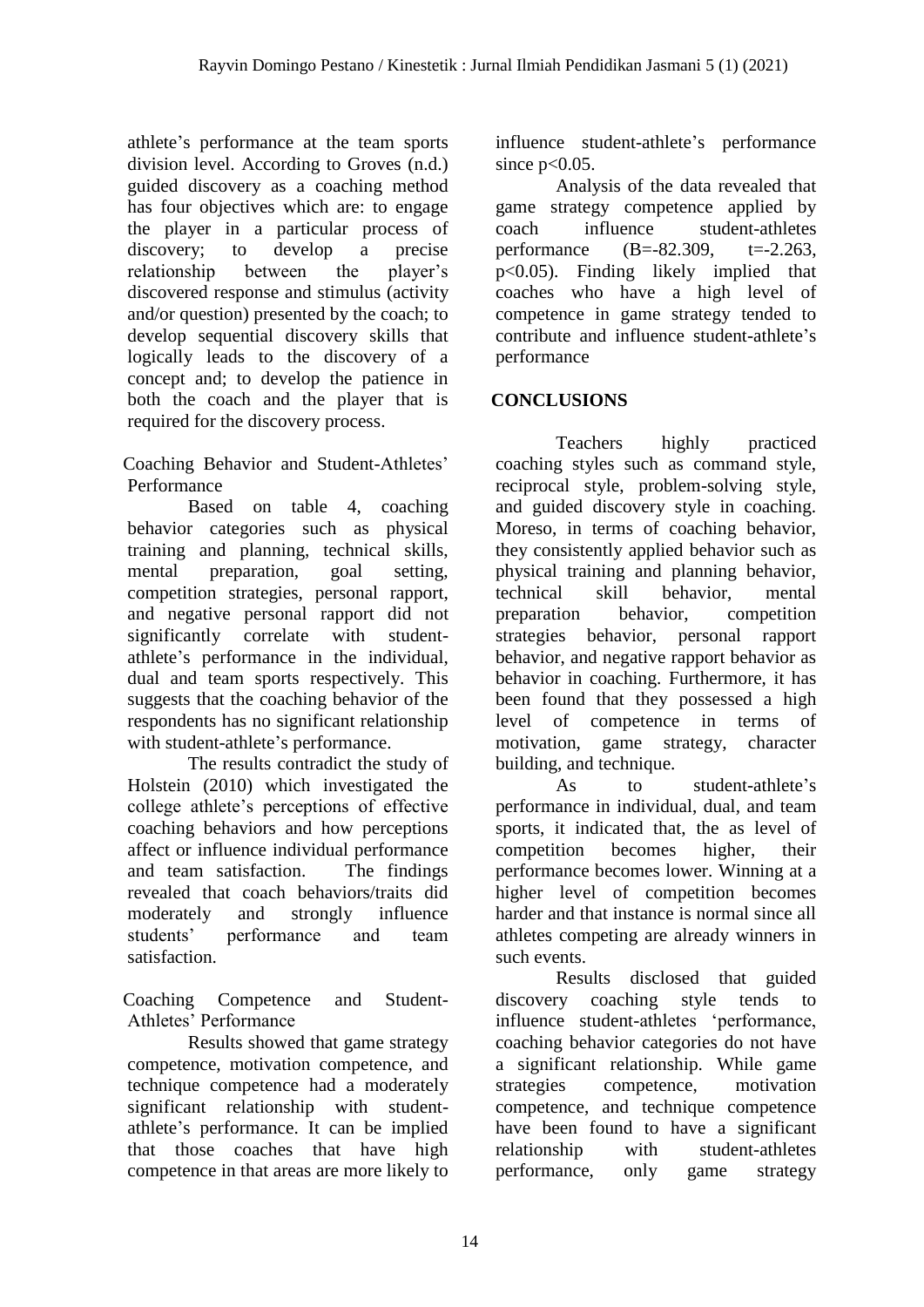competence is revealed to be a predictor of student-athlete's performance. Coaches having a very high level of competence in game strategy tend to improve studentathletes performance in sports. Since guided discovery coaching styles has been already identified to be correlated with student-athlete's performance, coaches are encouraged to consistently apply this style in coaching their athletes and explore other coaching styles.

## **IMPLICATIONS OF THE STUDY**

 This study measured a lot of variables that are deemed vital to contribute to student-athletes' performance. Based on the result of this study, among the variables that can be associated with student-athletes performance, only game strategy coaching competence is a predictor. This likely indicates that game strategy is a very significant element that compliments student-athletes performance. Thus, enhancing the competence of coaches in this area is necessary. Moreover, policymakers and curriculum experts must revisit the existing curriculum and emphasize developing this domain.

## **REFERENCES**

- Abd Jabar, Faizan, Sayed Wahid & Abdul, R. N. (2012). IMPORTANCE OF SPORTS ON STUDENT'S LIFE. Humanities, Science and Engineering Research. https://doi.org/10.1109/SHUSER.2012.6 268879
- Bangsbo, J. (2015). Performance in sports With specific emphasis on the effect of intensified training. Scandinavian Journal of Medicine and Science in Sports, 25(c), 88–99. https://doi.org/10.1111/sms.12605
- Bartholomew, K. J., Ntoumanis, N., & Thøgersen-Ntoumani, C. (2010). The controlling interpersonal style in a coaching context: Development and initial validation of a psychometric scale. Journal of Sport and Exercise

Psychology, 32(2), 193–216. https://doi.org/10.1123/jsep.32.2.193

- Carlsson, A., & Lundqvist, C. (2016). The Coaching Behavior Scale for Sport (CBS-S): A psychometric evaluation of the Swedish version. Scandinavian Journal of Medicine and Science in Sports, 26(1), 116–123. https://doi.org/10.1111/sms.12359
- Chelladurai, P., & Carron, A. V. (2016). Athletic Maturity and Preferred Leadership. Journal of Sport Psychology, 5(4), 371–380. https://doi.org/10.1123/jsp.5.4.371
- Chiu, L. K., Mahat, N. I., Marzuki, N. A., & Hua, K. P. (2014). Student-athletes' evaluation of coaches' coaching competencies and their sport achievement motivation. Review of European Studies, 6(2), 17–29. https://doi.org/10.5539/res.v6n2p17
- Ehsani, M., Amiri, M., Norouzi, R., & Hossini, S. (2012). The Relationship between Leadership Styles of Coaches with Coaching Efficacy among Elite Iranian Judokas. International Journal of Sport Studies, 2(8), 399–405.
- Holstein, D. B. (2010). College Athletes' Perceptions of Effective Coaching Behaviors and How Perceptions Influence Individual Performance and Team Satisfaction. EdD Dissertations Paper 7. http://digitalcommons.olivet.edu/edd\_di ss/7
- Isoard-Gautheur, S., Guillet-Descas, E., & Lemyre, P. N. (2012). A prospective study of the influence of perceived coaching style on burnout propensity in high level young athletes: Using a selfdetermination theory perspective. Sport Psychologist, 26(2),282–298. https://doi.org/10.1123/tsp.26.2.282
- Kdman L, H. S. (2010). Successful Coaching. In Routledge (1st Editio).
- Kim, H. D., & Cruz, A. B. (2016). The influence of coaches' leadership styles on athletes' satisfaction and team cohesion: A meta-analytic approach. International Journal of Sports Science and Coaching, 11(6), 900–909. https://doi.org/10.1177/1747954116676 117

Marcone, M. S. (2017). The impact of